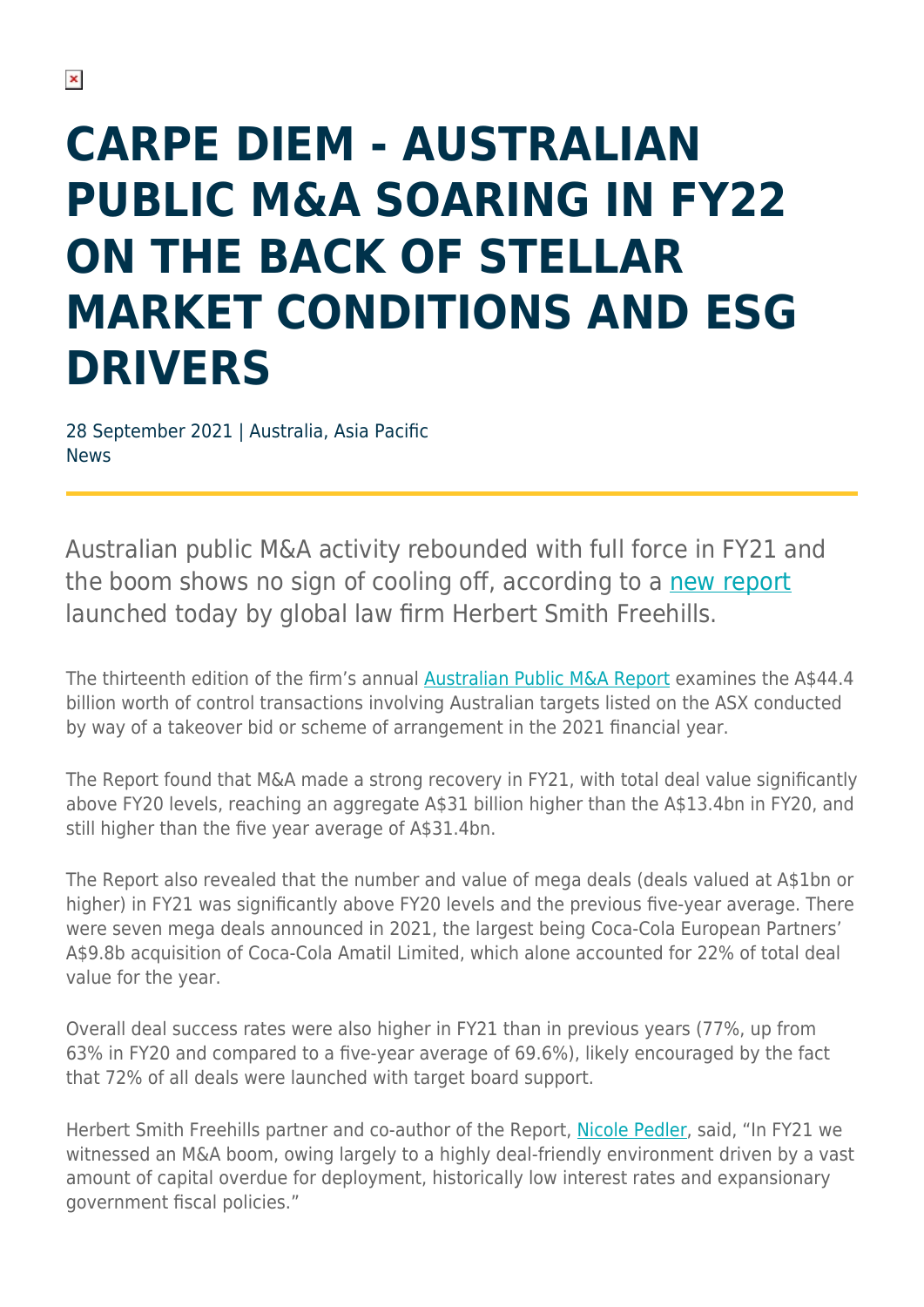"When combined with the sense of urgency for making the most of the moment following the surprises of early 2020, the attractiveness of pursuing inorganic growth in the current environment, and the limited availability of privileged and strategic assets, investors had very strong incentives to pursue acquisitions in FY21.

"With these favourable conditions still in play, and boardroom confidence growing as the pandemic recedes, we are set to see another record year of public M&A activity.

"Two of the largest deals in Australian M&A history are already setting the scene for FY22, with the cash A\$23.64 billion proposed takeover of Sydney Airport by a consortium of infrastructure investors led by the Sydney Aviation Alliance announced just days into the new financial year, and Square's proposed scrip acquisition of Afterpay valued at A\$39 billion less than a month later".

While favourable deal-making conditions certainly contributed to the recent wave of M&A activity, they are not the only relevant factor. Environmental, social and governance (**ESG**) considerations are also proving a catalyst for major acquisitions, divestitures and restructures.

In fact, ESG activity in the form of demergers was a clear trend in FY21. This included the announcement of AGL Energy's demerger into two separate listed entities and Woolworths Group Limited's demerger of its drinks and hospitality business.

Herbert Smith Freehills partner and co-author of the Report, [Kam Jamshidi](https://www.herbertsmithfreehills.com/our-people/kam-jamshidi), said, "ESG as an M&A driver is just getting started. In particular, we predict market players to continue to position themselves for the next phase of the energy transition. We see this as a multiindustry theme that will play out in many different phases over many years.

"We expect to see companies that are operating in industries trading in products or services that are subject to ESG related focus, look to get big or get out. We also expect to see more companies divest non-core assets, and eventually expect to some bidders making opportunistic acquisitions of unpopular assets."

He added, "A multitude of M&A drivers are firing and, it's clear that FY22 is going to be a busy year for dealmakers. Boardroom confidence is palpable and bidders are boldly placing their bets on assumed post-Covid scenarios by pursuing landscape-changing deals. That same Boardroom confidence is shared by targets, whose conviction on fundamental value looks to have strengthened."

Additional findings of the Report include:

The energy and resources sector continued in strength in FY21, making up 38% of deals by value. The trend is largely driven by the number and volume of gold deals, with the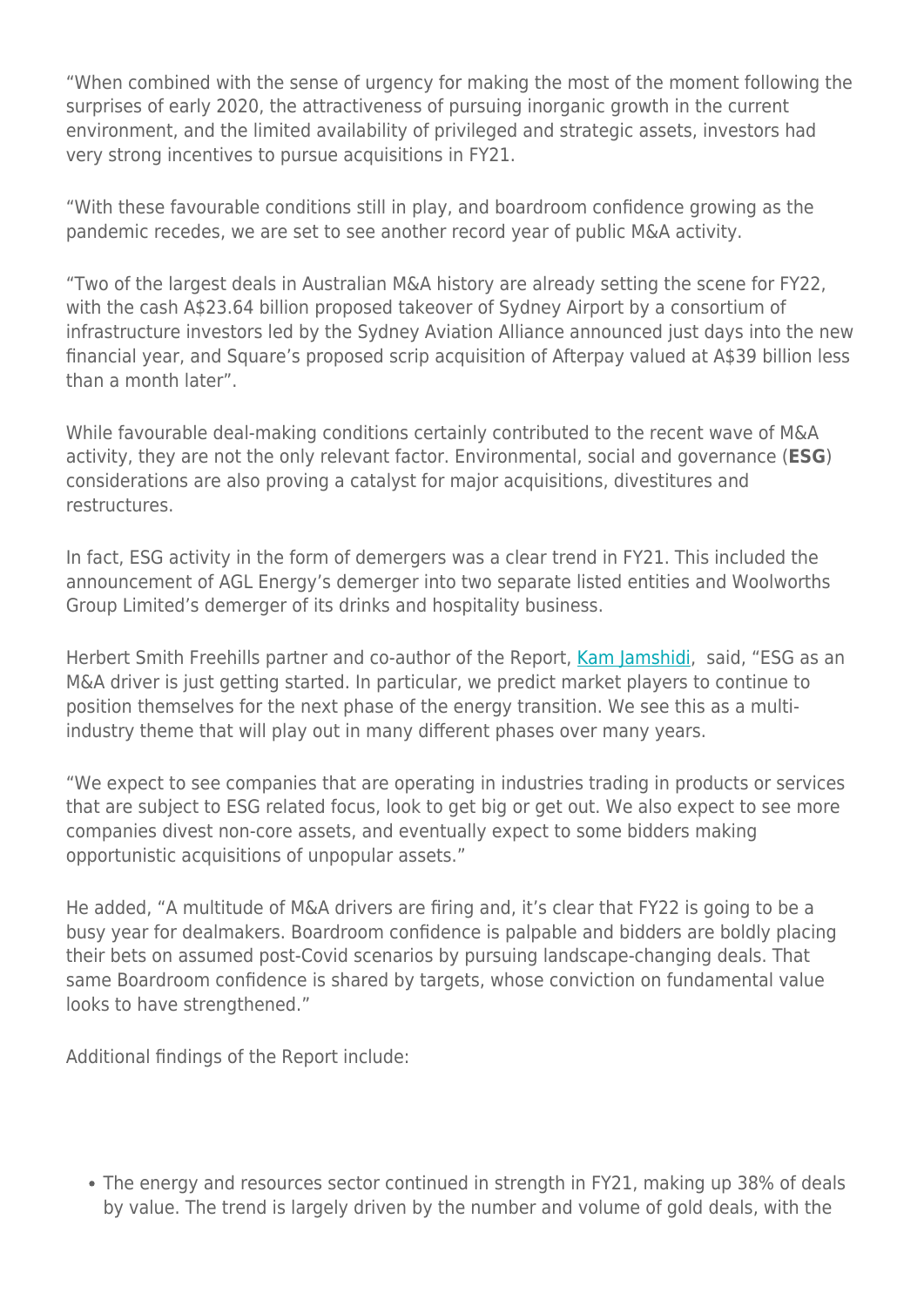majority targets in the sector involved in the industry. Deals involving targets in the gold industry amounted to over A\$7bn worth of deals, compared to just over A\$1bn in FY20

- FY21 saw a steep increase in the number of unsolicited 'hostile' takeover offers. 73% of takeovers were unsolicited, compared with 63% in FY20 and 62% in FY19.
- In a noticeable change to previous years, FY21 saw significantly more Australian bidders by both deal volume and deal value, with foreign bidders accounting for only 33% of deals by number and 32% of deals by value. In particular, the number and value of Asian bidders decreased significantly – Asian bidders represented less than 1% of total deal value in FY21 compared with 30% in FY20.
- Competition levels were significantly higher in FY21 compared to the previous five years. Fifteen target companies (representing 26% of all deals) were subject to competing bids.
- FY21 saw a departure from the previous continued rise in activity from private equity bidders, with only 18% of deals involving a private equity bidder
- There was an increase in bidders offering scrip consideration in FY21, with 47% of all deals involving some element of scrip consideration (compared with 33% in FY20). The use of scrip consideration featured prominently in mega deals, with 57% of these deals offering scrip only or a choice of scrip consideration.

**For more information or a copy of the report visit: [https://www.herbertsmithfreehills.com/latest-thinking/australian-public-ma-r](https://www.herbertsmithfreehills.com/latest-thinking/australian-public-ma-report-2021) [eport-2021](https://www.herbertsmithfreehills.com/latest-thinking/australian-public-ma-report-2021).**

## **KEY CONTACTS**

If you have any questions, or would like to know how this might affect your business, phone, or email these key contacts.



**NICOLE PEDLER** PARTNER, SYDNEY



**KAM JAMSHIDI** PARTNER, MELBOURNE